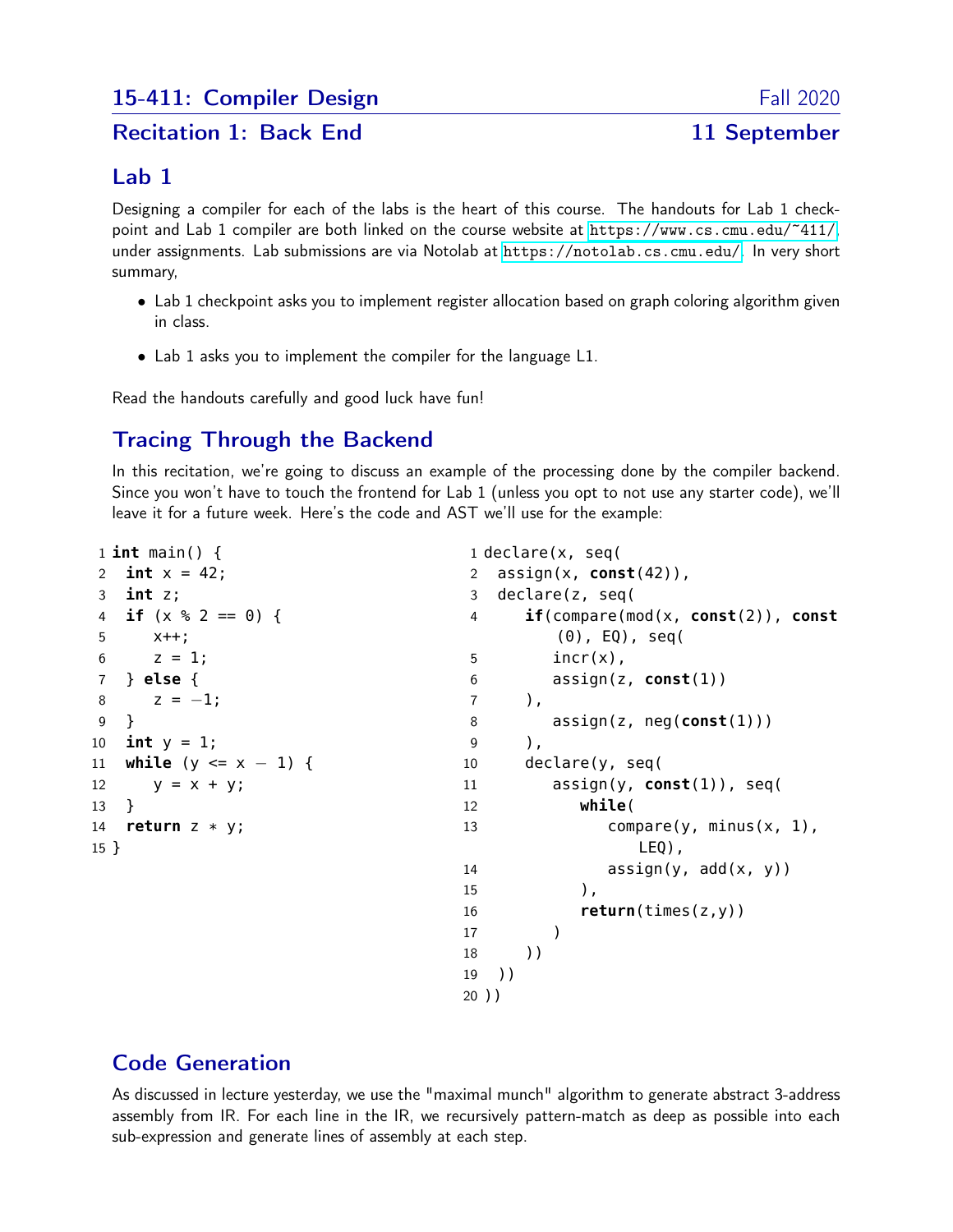Recall that one formulation of the rules we used in lecture was the following:

|                                                                                              |                  | proviso     |
|----------------------------------------------------------------------------------------------|------------------|-------------|
|                                                                                              |                  |             |
|                                                                                              | $\boldsymbol{x}$ |             |
| $e_1 \oplus e_2 \mid \check{e}_1, \check{e}_2, t \leftarrow \hat{e}_1 \oplus \hat{e}_2 \mid$ | $-t$ $\perp$     | $(t$ fresh) |

and for statements

| $x = e$    | $e, x \leftarrow \hat{e}$                             |  |  |
|------------|-------------------------------------------------------|--|--|
| return $e$ | $\check{e}, r_{ret} \leftarrow \hat{e}, \textsf{ret}$ |  |  |

#### Checkpoint 0

Translate the above AST into abstract 3-address assembly. You do not need to turn it into SSA form here. NOTE: answers may differ depending on the exact rules you're using in your head to generate instructions.

#### Checkpoint 1

Draw the control flow graph (CFG) based on the 3-address assembly. Think about where you need to put  $\Phi$  functions if you turn it into SSA form.

### Maximum Cardinality Search

From the last recitation, you already know how to perform liveness analysis and construct interference graph. For this program, the graph is given here (as exercise, you could construct the graph yourself):



In order to color the interference graph using the greedy algorithm, we need to decide on an order in which to process the vertices. We do this using the Maximum Cardinality Search algorithm. We first assign a weight of 0 to each vertex. Then, at each step, we:

- (a) Choose a vertex with maximal weight from the working set
- (b) Add it to our ordering and remove it from the working set
- (c) Increment the weights of all of its neighbors